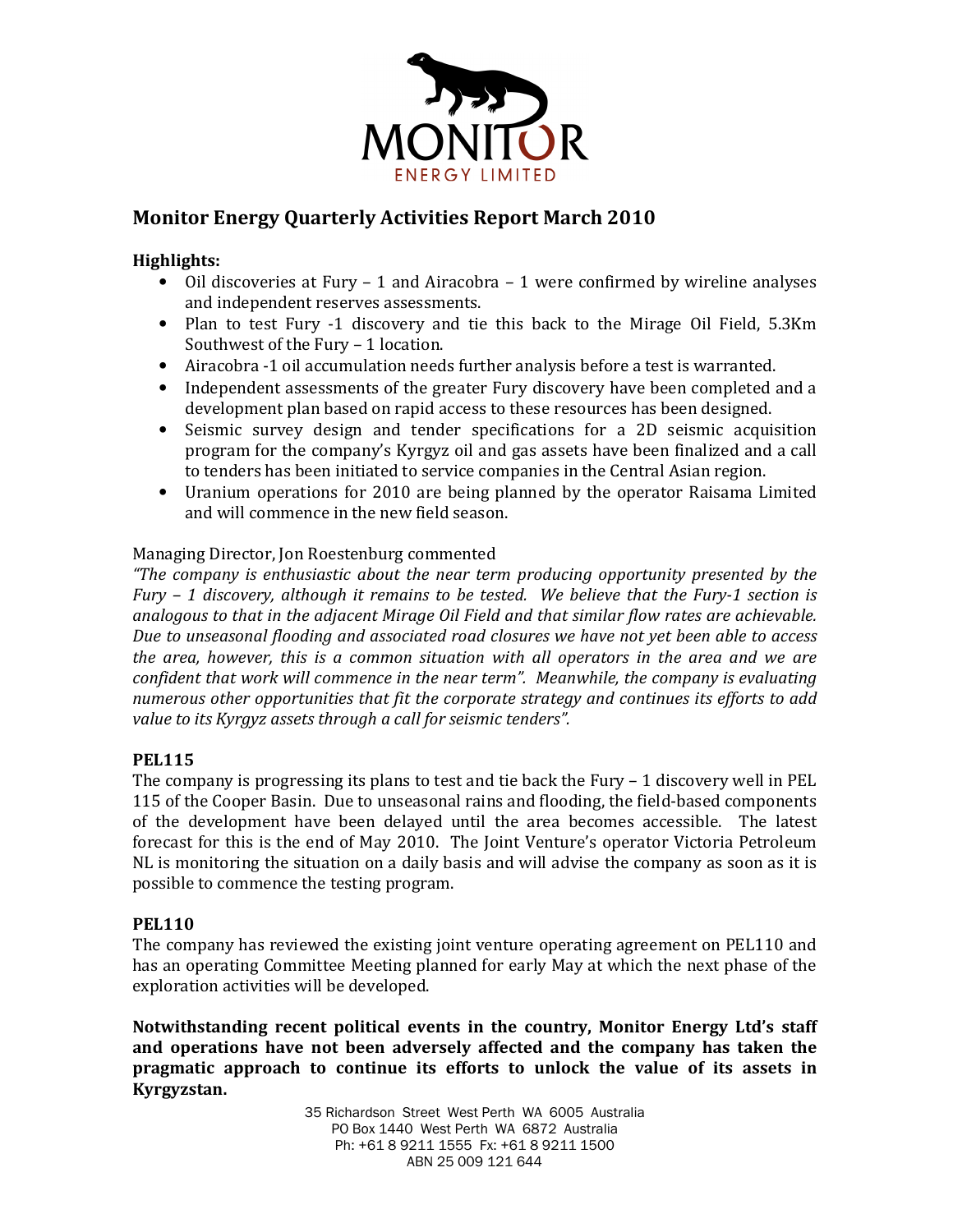

### Kyrgyz Oil & Gas

The company has developed a 400km 2D seismic acquisition program that is designed to deliver adequate imaging of a minimum of two previously identified leads (2007 and 2009 gravity and integrated magnetic telluric surveys) and mature these into prospects on its Kyrgyz licenses. In addition the program will allow a regional structural assessment and tie in old soviet era seismic data and remaining gravity profiles. Tender requests are enroute to selected service providers and the Company expects replies within the next month. In conjunction with field operations the company is continuing its efforts to farm down its equity

#### Forward Program

The forward program has been delayed by the Cooper Basin flooding, however the program remains as it was last quarter with a focus on testing and developing Fury-1 and PEL115 development, whilst at the same time assessing numerous new venture opportunities that are aligned to the company's strategy.

For more information please contact:

Jon W Roestenburg Bsc, MLM, GBQ, CC, MAAPG Managing Director Monitor Energy Ltd Tel: +61 8 92111555 Email: infor@monitorenergy.com.au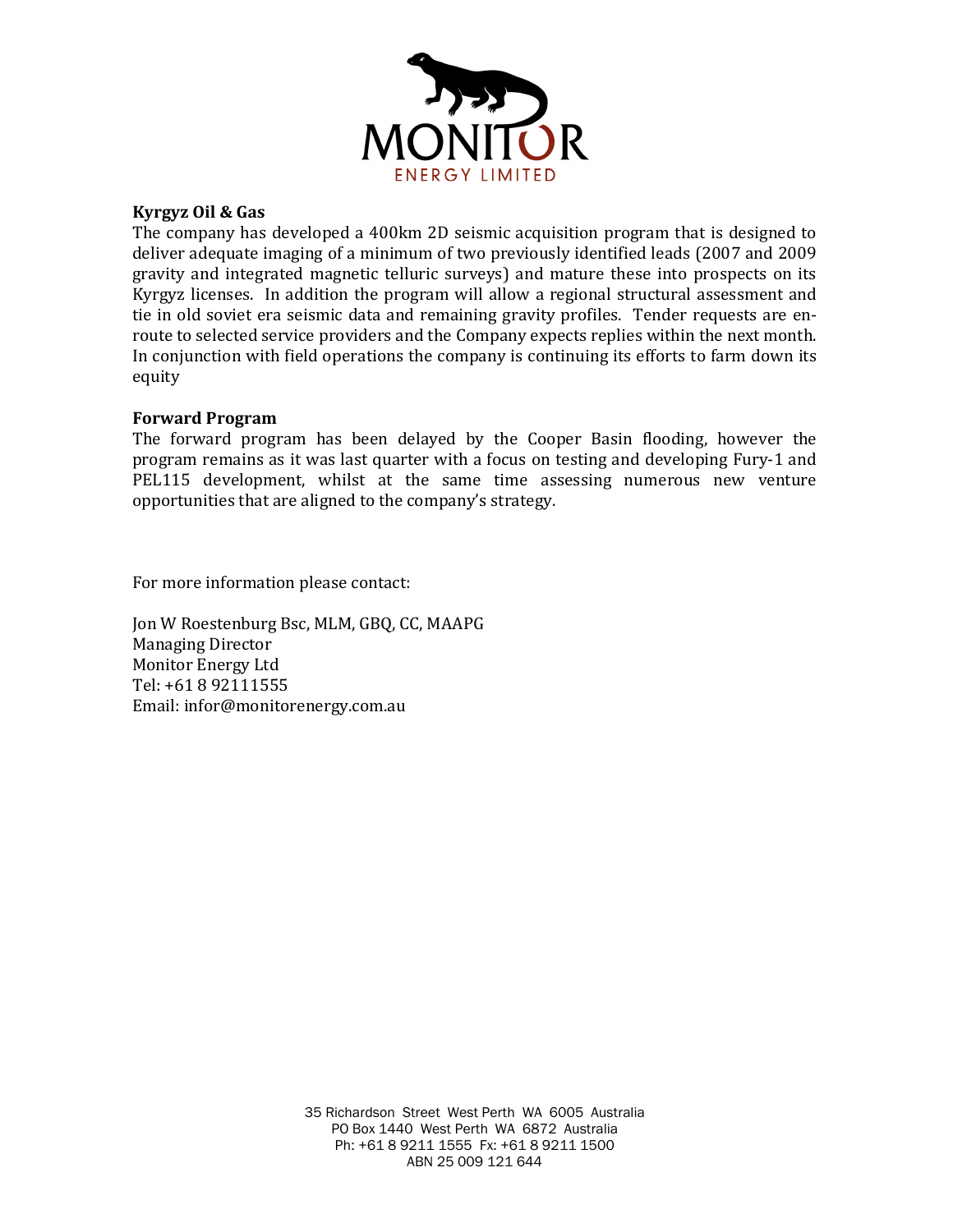**Appendix 5B** 

*Rule 5.3* 

# **Mining exploration entity quarterly report**

Introduced 1/7/96. Origin: Appendix 8. Amended 1/7/97, 1/7/98, 30/9/2001.

Name of entity

### MONITOR ENERGY LIMITED

25 009 121 644 31 March 2010

ABN Quarter ended ("current quarter")

### **Consolidated statement of cash flows**

|                                            |                                                  | Current quarter | <b>Year to date</b>             |  |
|--------------------------------------------|--------------------------------------------------|-----------------|---------------------------------|--|
| Cash flows related to operating activities |                                                  |                 | $(9$ months)                    |  |
|                                            |                                                  | \$A'000         | \$A'000                         |  |
| 1.1                                        | Receipts from product sales and related debtors  |                 |                                 |  |
| 1.2                                        | Payments for                                     |                 |                                 |  |
|                                            | (a) exploration and evaluation                   | (253)           | (2,943)                         |  |
|                                            | (b) development                                  |                 |                                 |  |
|                                            | (c) production                                   |                 |                                 |  |
|                                            | (d) administration                               | (345)           | (1,254)                         |  |
| 1.3                                        | Dividends received                               |                 |                                 |  |
| 1.4                                        | Interest and other items of a similar nature     |                 |                                 |  |
|                                            | received                                         | 13              | 14                              |  |
| 1.5                                        | Interest and other costs of finance paid         | (2)             | (2)                             |  |
| 1.6                                        | Income taxes paid                                |                 |                                 |  |
| 1.7                                        | Other                                            |                 |                                 |  |
|                                            |                                                  |                 |                                 |  |
|                                            | <b>Net Operating Cash Flows</b>                  | (587)           | (4,185)                         |  |
|                                            |                                                  |                 |                                 |  |
|                                            | Cash flows related to investing activities       |                 |                                 |  |
| 1.8                                        | Payment for purchases of:                        |                 |                                 |  |
|                                            | (a)prospects                                     |                 |                                 |  |
|                                            | (b) equity investments                           |                 |                                 |  |
|                                            | (c) other fixed assets                           | (43)            | (56)                            |  |
| 1.9                                        | Proceeds from sale of:                           |                 |                                 |  |
|                                            | (a)prospects                                     |                 | $\overline{\phantom{a}}$<br>150 |  |
|                                            | (b) equity investments<br>(c) other fixed assets |                 | 16                              |  |
| 1.10                                       | Loans to associated entities                     | 16              |                                 |  |
|                                            |                                                  | (2)             | (34)                            |  |
| 1.11                                       | Loans repaid by other entities                   |                 |                                 |  |
| 1.12                                       | Loan repaid by director related entity           |                 |                                 |  |
|                                            | Net investing cash flows                         | (29)            | 76                              |  |
| 1.13                                       | Total operating and investing cash flows         |                 |                                 |  |
|                                            | (carried forward)                                | (616)           | (4,109)                         |  |

<sup>+</sup> See chapter 19 for defined terms.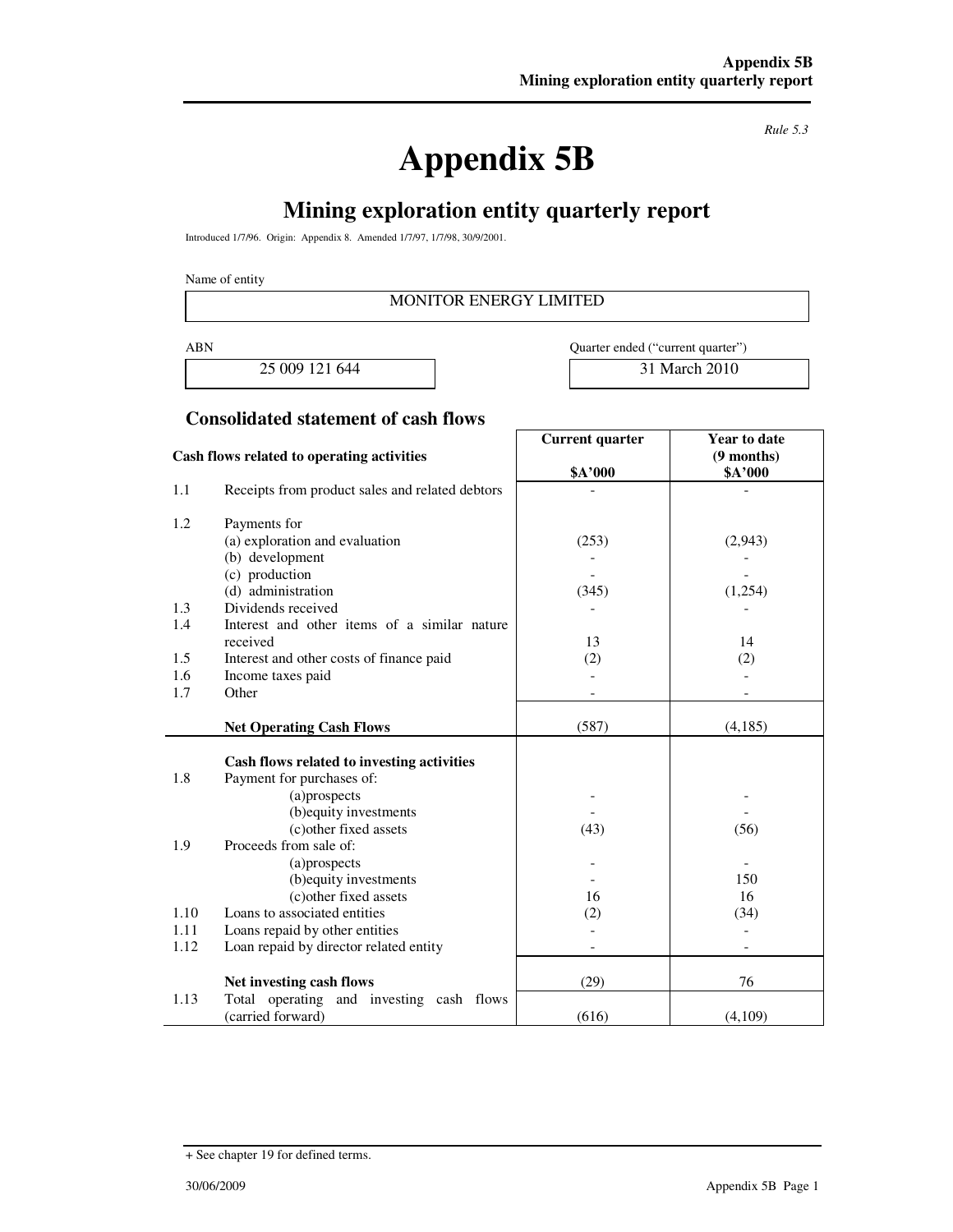#### **Appendix 5B Mining exploration entity quarterly report**

| 1.13 | Total operating and investing cash flows (brought)<br>forward) | (616) | (4,109) |
|------|----------------------------------------------------------------|-------|---------|
|      |                                                                |       |         |
|      | Cash flows related to financing activities                     |       |         |
| 1.14 | Proceeds from issues of shares, options, etc.                  |       | 5,116   |
| 1.15 | Proceeds from sale of forfeited shares                         |       |         |
| 1.16 | Proceeds from borrowings                                       |       |         |
| 1.17 | Repayment of borrowings                                        |       |         |
| 1.18 | Dividends paid                                                 |       |         |
| 1.19 | Other (capital raising costs)                                  | (9)   | (451)   |
|      | Net financing cash flows                                       | (9)   | 4,665   |
|      | Net increase (decrease) in cash held                           | (625) | 556     |
| 1.20 | Cash at beginning of quarter/year to date                      | 1,815 | 662     |
| 1.21 | Exchange rate adjustments to item 1.20                         | (31)  | (59)    |
| 1.22 | Cash at end of quarter                                         | 1,159 | 1,159   |

# **Payments to directors of the entity and associates of the directors Payments to related entities of the entity and associates of the related entities**

|      |                                                                  | Current quarter<br>\$A'000 |
|------|------------------------------------------------------------------|----------------------------|
| 1.23 | Aggregate amount of payments to the parties included in item 1.2 | 86                         |
| 1.24 | Aggregate amount of loans to the parties included in item 1.10   |                            |

1.25 Explanation necessary for an understanding of the transactions

Payments for the provision of services to the entity.

#### **Non-cash financing and investing activities**

- 2.1 Details of financing and investing transactions which have had a material effect on consolidated assets and liabilities but did not involve cash flows
- 2.2 Details of outlays made by other entities to establish or increase their share in projects in which the reporting entity has an interest

#### **Financing facilities available**

*Add notes as necessary for an understanding of the position.* 

|     |                             | Amount available<br>\$A'000 | Amount used<br>A'000 |  |
|-----|-----------------------------|-----------------------------|----------------------|--|
| 3.1 | Loan facilities             |                             |                      |  |
| 3.2 | Credit standby arrangements |                             |                      |  |

<sup>+</sup> See chapter 19 for defined terms.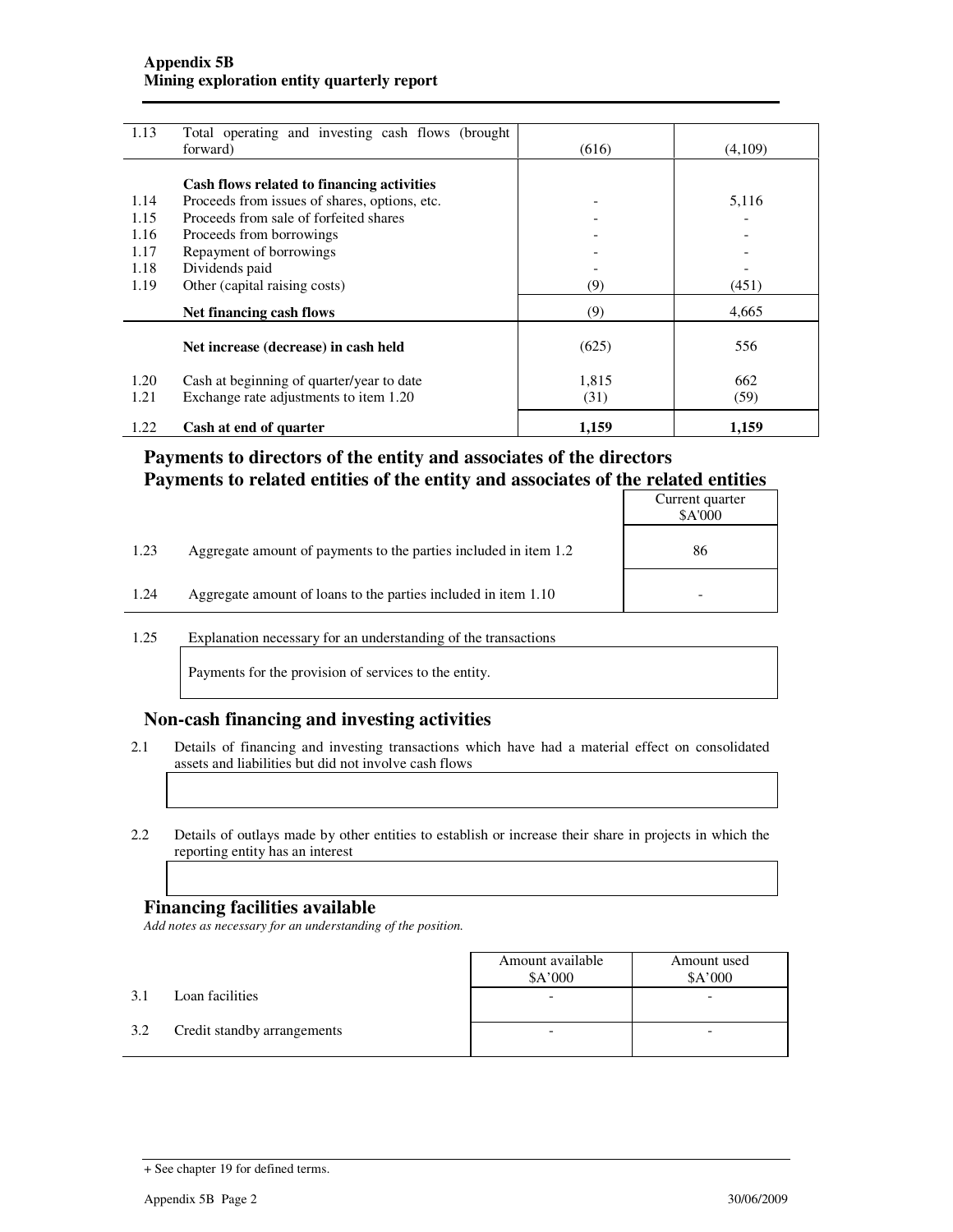# **Estimated cash outflows for next quarter**

|     | <b>Total</b>               |                          |
|-----|----------------------------|--------------------------|
|     |                            | 300                      |
| 4.2 | Development                | $\overline{\phantom{a}}$ |
|     |                            |                          |
| 4.1 | Exploration and evaluation | 300                      |
|     |                            | \$A'000                  |

### **Reconciliation of cash**

| Reconciliation of cash at the end of the quarter (as<br>shown in the consolidated statement of cash flows) to<br>the related items in the accounts is as follows. |                                                  | Current quarter<br>\$A'000 | Previous quarter<br>A'000 |
|-------------------------------------------------------------------------------------------------------------------------------------------------------------------|--------------------------------------------------|----------------------------|---------------------------|
| 5.1                                                                                                                                                               | Cash on hand and at bank                         | 82                         | 307                       |
| 5.2                                                                                                                                                               | Deposits at call                                 | 1.077                      | 1.528                     |
| 5.3                                                                                                                                                               | Bank overdraft                                   |                            |                           |
| 5.4                                                                                                                                                               | Other (provide details)                          |                            |                           |
|                                                                                                                                                                   | <b>Total: cash at end of quarter</b> (item 1.22) | 1,159                      | 1,835                     |

# **Changes in interests in mining tenements**

|     |                                                                        | Tenement reference | Nature of interest<br>(note (2))                                                                                    | Interest at<br>beginning<br>of quarter | <b>Interest</b><br>at end<br>of<br>quarter |
|-----|------------------------------------------------------------------------|--------------------|---------------------------------------------------------------------------------------------------------------------|----------------------------------------|--------------------------------------------|
| 6.1 | Interests in mining<br>tenements<br>relinquished, reduced<br>or lapsed | N/A                |                                                                                                                     |                                        |                                            |
| 6.2 | Interests in mining<br>tenements acquired<br>or increase               | <b>PEL 115</b>     | The Company agreed<br>to farm-in to the<br>licence to earn 42\%<br>subject to funding of an<br>agreed work program. | $0\%$                                  | 42%                                        |

<sup>+</sup> See chapter 19 for defined terms.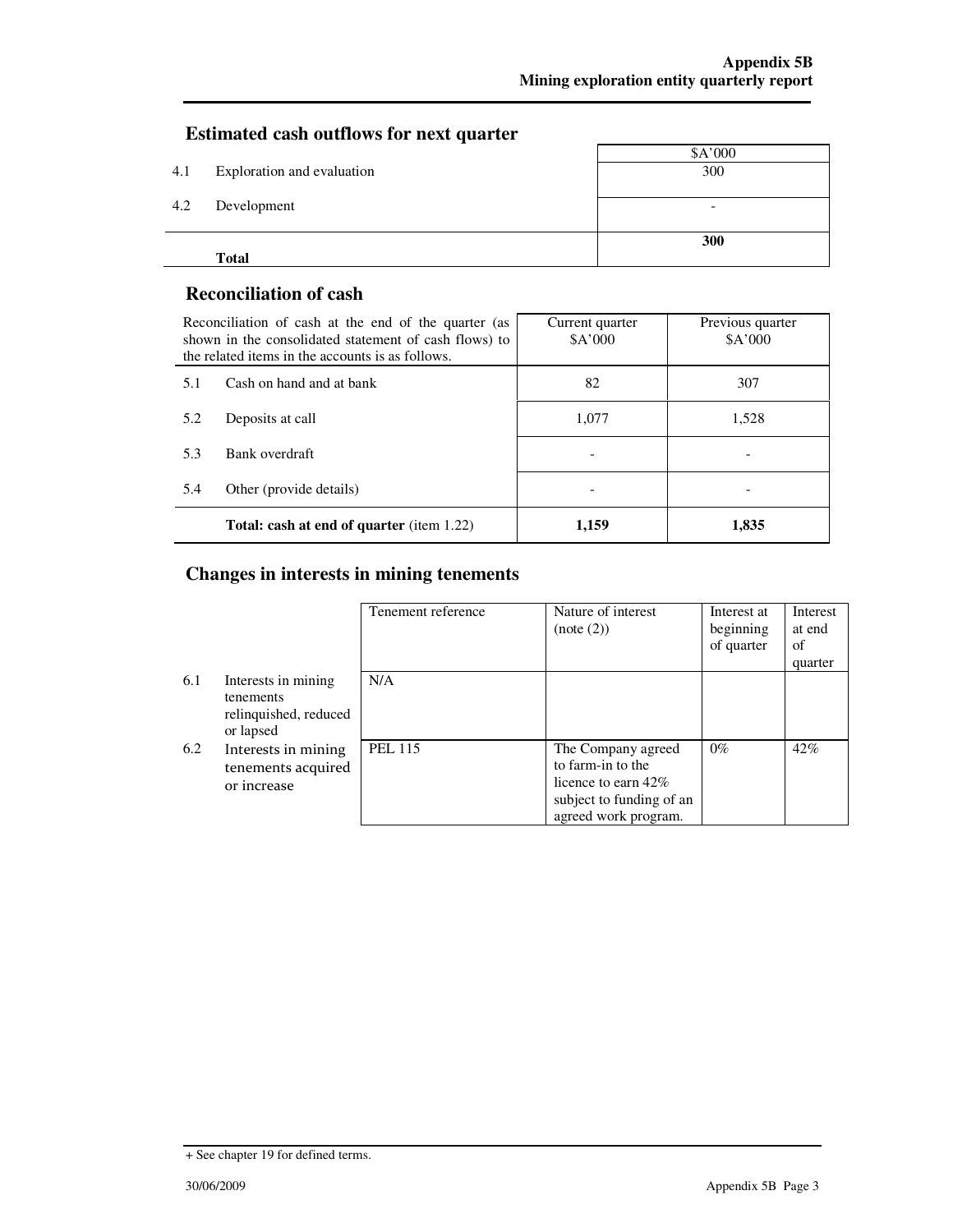#### **Issued and quoted securities at end of current quarter**

*Description includes rate of interest and any redemption or conversion rights together with prices and dates.* 

|      |                                                                                                                                      | Total number             | Number<br>quoted | price<br>Issue<br>per<br>security (see note 3)<br>(cents) | Amount paid up per<br>security (see note 3)<br>(cents) |
|------|--------------------------------------------------------------------------------------------------------------------------------------|--------------------------|------------------|-----------------------------------------------------------|--------------------------------------------------------|
| 7.1  | <b>Preference +securities</b>                                                                                                        |                          |                  |                                                           |                                                        |
| 7.2  | Changes during quarter<br>(a) Increases through<br>issues<br>(b) Decreases through<br>returns of capital, buy-<br>backs, redemptions |                          |                  |                                                           |                                                        |
|      |                                                                                                                                      | Total number             | Number<br>quoted | Issue<br>price<br>per<br>security (see note 3)<br>(cents) | Amount paid up per<br>security (see note 3)<br>(cents) |
| 7.3  | +Ordinary securities                                                                                                                 | 3,630,671,408            | 3,630,671,408    |                                                           |                                                        |
| 7.4  | Changes during quarter<br>(a) Increases through<br>issues                                                                            | 1,155,000                | 1,155,000        | \$0.0025                                                  | \$0.0025                                               |
|      | (b) Decreases through<br>returns of capital, buy-<br>backs                                                                           |                          |                  |                                                           |                                                        |
| 7.5  | +Convertible debt<br>securities                                                                                                      |                          |                  |                                                           |                                                        |
| 7.6  | Changes during quarter<br>(a) Increases through<br>issues<br>(b) Decreases through<br>securities matured,<br>converted               |                          |                  |                                                           |                                                        |
| 7.7  | <b>Options</b>                                                                                                                       |                          |                  | Exercise price                                            | <b>Expiry date</b>                                     |
|      | (description and                                                                                                                     | 1,471,850,130            | 1,471,850,130    | 2.5 cents                                                 | 31/08/2011                                             |
|      | conversion factor)                                                                                                                   | 5,000,000<br>5,000,000   |                  | 5.0 cents<br>7.5 cents                                    | 31/12/2010<br>31/12/2011                               |
|      |                                                                                                                                      | 1,250,000                |                  | 3.4 cents                                                 | 30/06/2010                                             |
|      |                                                                                                                                      | 2,500,000                |                  | 2.5 cents                                                 | 11/03/2011                                             |
|      |                                                                                                                                      | 45,000,000               |                  | $0.6$ cents                                               | 03/12/2011                                             |
|      |                                                                                                                                      | 45,000,000               |                  | 1.3 cents                                                 | 03/12/2012                                             |
|      |                                                                                                                                      | 32,500,000               |                  | $0.6$ cents                                               | 11/12/2011                                             |
|      |                                                                                                                                      | 32,500,000<br>10,000,000 |                  | 1.3 cents<br>8.0 cents                                    | 11/12/2012<br>11/12/2014                               |
| 7.8  | Issued during quarter                                                                                                                |                          |                  |                                                           |                                                        |
| 7.9  | <b>Exercised</b> during<br>quarter                                                                                                   |                          |                  |                                                           |                                                        |
| 7.10 | Expired during quarter                                                                                                               |                          |                  |                                                           |                                                        |
| 7.11 | <b>Debentures</b>                                                                                                                    |                          |                  |                                                           |                                                        |
| 7.12 | <b>Unsecured notes</b>                                                                                                               |                          |                  |                                                           |                                                        |

<sup>+</sup> See chapter 19 for defined terms.